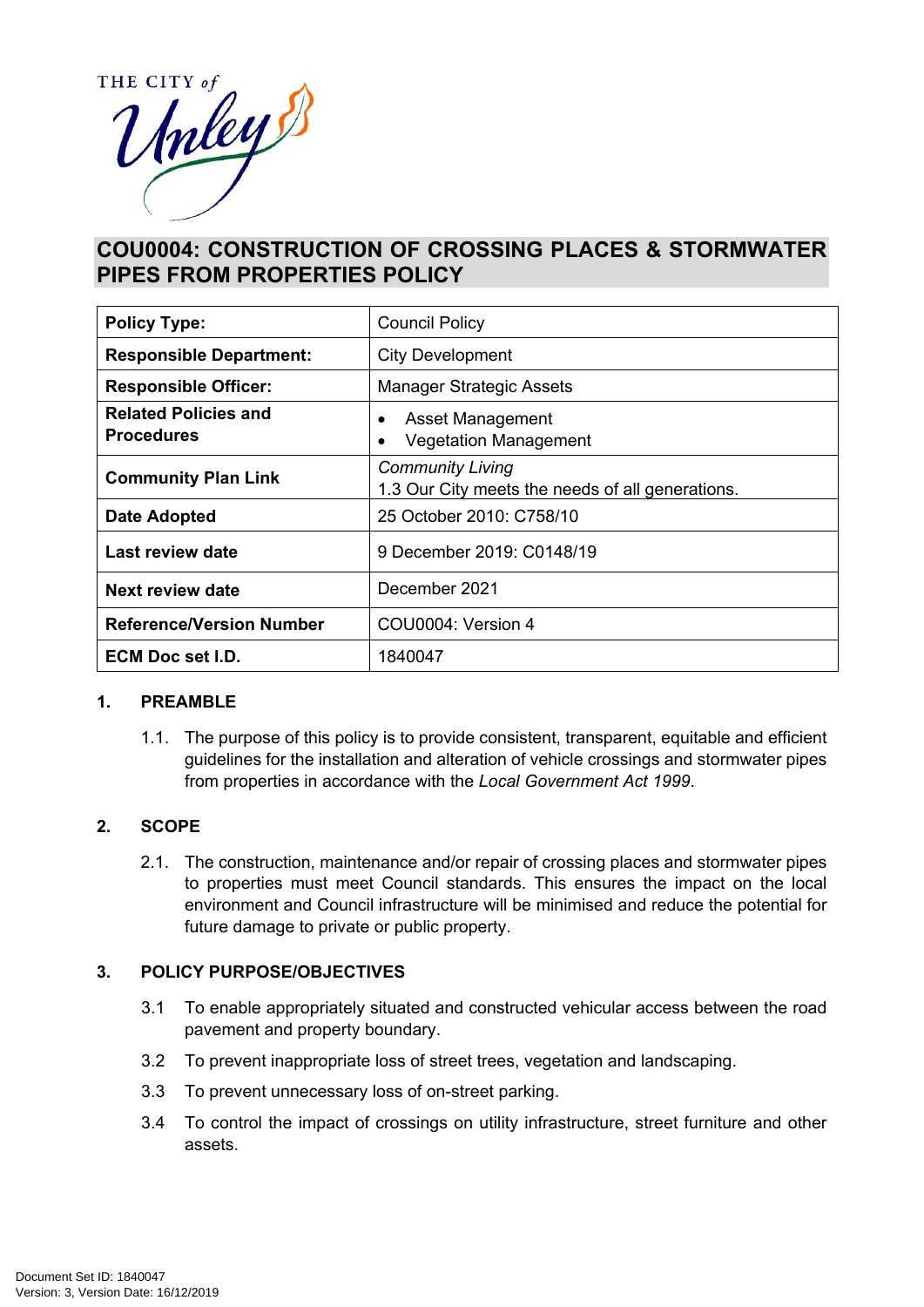- 3.5 To control the impact of crossings on the visual amenity of streetscapes by avoiding their excessive dominance.
- 3.6 To protect the safety and amenity of pedestrians and motorists.
- 3.7 To ensure motorists are able to access/egress driveways safely and with ease.
- 3.8 To ensure stormwater pipes from properties to Council land meet Council standards.
- 3.9 To ensure the flow rate of stormwater discharged to laneways does not increase the flood risk of properties downstream.

## **4. DEFINITIONS**

- 4.1. **Crossing place** can refer to:
	- (a) footpath to road,
	- (b) verge to road,
	- (c) driveway to footpath.
	- (d) kerb and water table

## **5. ROLES AND RESPONSIBILITIES**

- 5.1 This Policy will be administered on behalf of Council by the:
	- General Manager City Development
	- Manager Operational Services
	- Manager Strategic Assets
	- Asset Officer

#### **6. POLICY STATEMENT**

- 6.1. Council has resolved that any stormwater connection to any street or road is to be undertaken by Council except where 6.9 is applicable.
- 6.2. The adjoining land owner is to meet the cost of each stormwater connection.
- 6.3. Council requires that the stormwater connection be 80mm heavy duty UPVC Pipe Class 12 where appropriate soil cover can be achieved to enable the relay of concrete, bitumen or pavers depending on the footpath construction. Where adequate soil cover cannot be achieved, an approved galvanised metal box gutter or a 'top hat' stormwater pipe cover shall be used.
- 6.4. All stormwater is to be discharged to the kerb water table, or road surface in the instance that kerb and water table does not exist (i.e. laneways). No stormwater is to be discharged directly onto footpaths.

#### **Crossing places**

- 6.5. All work relating to the installation of crossing places is to be undertaken by Council except where 6.9 is applicable.
- 6.6. Council requires that adjoining land-owners shall meet the full cost of the construction of new, modified and relocated crossing place(s).
- 6.7. Redundant crossing places that are no longer required as a result of a new, relocated or additional crossing place installation will be returned back to kerb and water table. The work will include raising the footpath within the redundant crossing places to

THE CITY of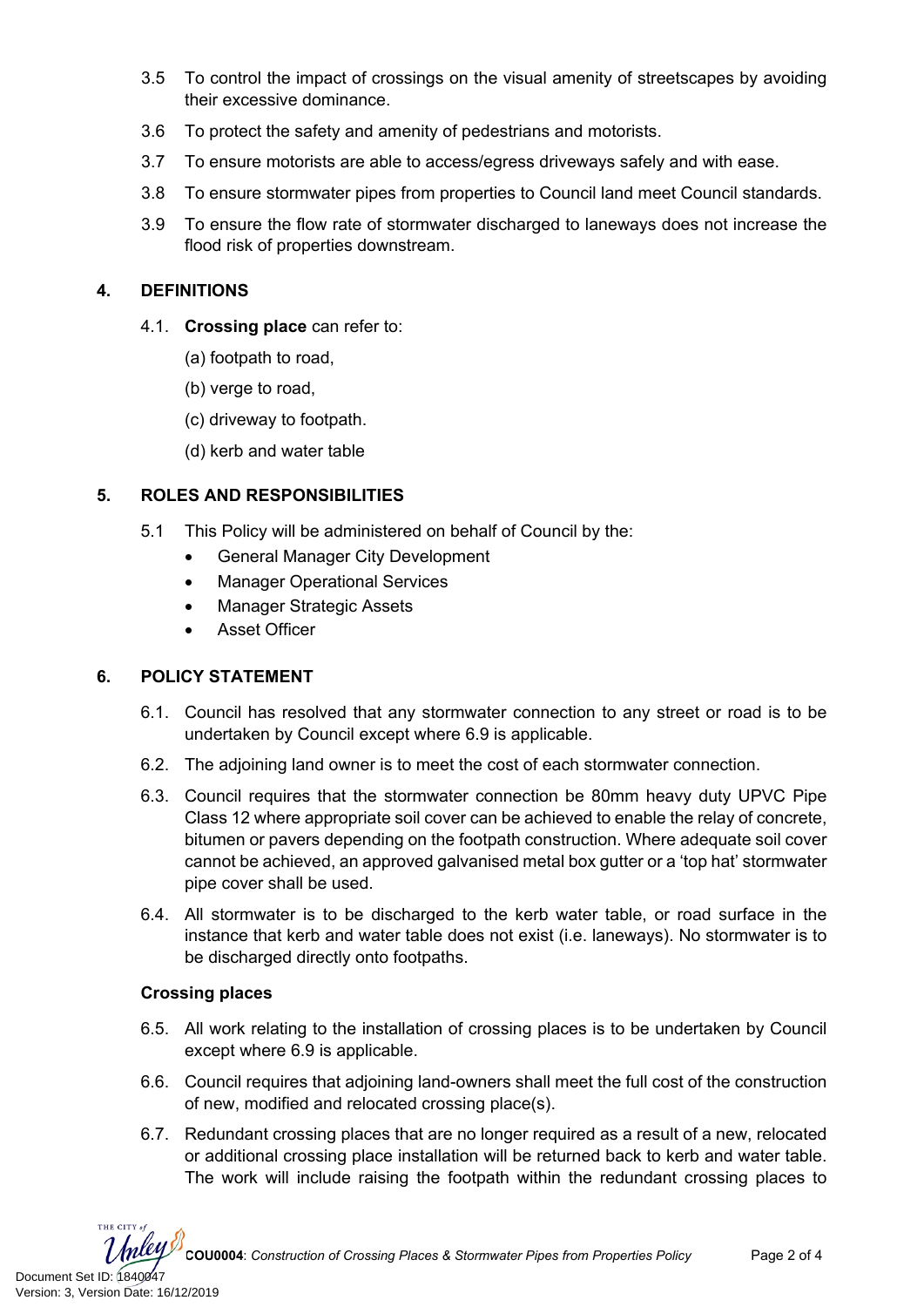match the existing footpath level. The adjoining land owner is to meet the cost of the work.

6.8. Further to 6.6, if the crossing place requires maintenance or renewal, the adjoining land owner will meet the cost of the repair/renewal for the portion of cross over that does not form part of the footpath.

#### **Construction by owner**

- 6.9. The Administration has the discretion to allow adjoining land-owners to construct crossing places and stormwater connections themselves, only when the relevant Officer is satisfied that the adjoining land-owner would:
	- undertake the work to the appropriate standards, and
	- in accordance with Council design and specification, and
	- ensure that the stormwater is discharged to the water table.
	- construct the crossing place using concrete segmental pavers for residential properties or using concrete for commercial properties, as approved by Council.

#### **Laneways (stormwater discharge)**

- 6.10. The discharge of stormwater to laneways from properties where the laneway is not the primary frontage is not permitted unless specific approval is given by Council. If approval is given Council will prescribe the allowable flow rate of stormwater discharged from the property.
- 6.11. In areas of high flood risk potential, Council can require residents to discharge all stormwater to the primary street frontage (not to Council laneway), with all costs to be borne by the land owner.

# **7. POLICY DELEGATIONS**

7.1 Full information about the sub-delegated powers and duties is contained in the Council Delegations Register.

#### **8. LEGISLATION**

- *Local Government Act 1999*
- *Development Act 1993*

# **9. AVAILABILITY OF POLICY**

9.1 The policy is available for public inspection during normal office hours from;

Civic Centre 181 Unley Road Unley SA 5061

A copy may be purchased for a fee as determined annually by Council.

It is also available for viewing, download and printing free of charge from the Council's website, [www.unley.sa.gov.au](http://www.unley.sa.gov.au/)